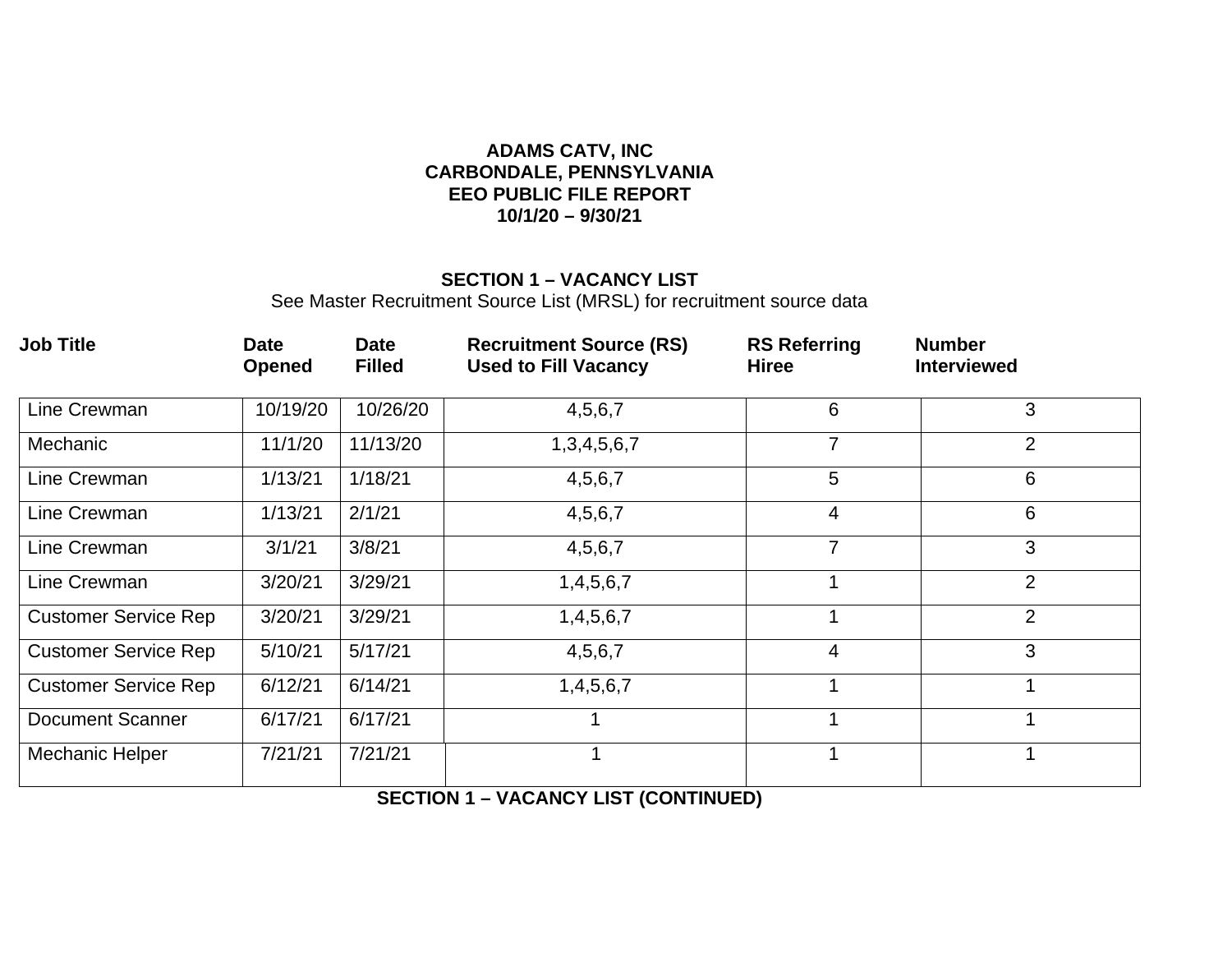# See Master Recruitment Source List (MRSL) for recruitment source data

| <b>Job Title</b>            | <b>Date</b><br><b>Opened</b> | <b>Date</b><br><b>Filled</b> | <b>Recruitment Source (RS)</b><br><b>Used to Fill Vacancy</b> | <b>RS Referring</b><br><b>Hiree</b> | <b>Number</b><br><b>Interviewed</b> |
|-----------------------------|------------------------------|------------------------------|---------------------------------------------------------------|-------------------------------------|-------------------------------------|
| <b>Installer</b>            | 7/21/21                      | 7/26/21                      | 4,5,6,7                                                       |                                     | 4                                   |
| <b>Customer Service Rep</b> | 8/10/21                      | 8/16/21                      | 1,4,5,6,7                                                     |                                     | 3                                   |
| <b>Customer Service Rep</b> | 8/10/21                      | 8/16/21                      | 1,4,5,6,7                                                     |                                     | 3                                   |
| Line Crewman                | 8/10/21                      | 8/16/21                      | 4,5,6,7                                                       | 5                                   |                                     |
| Tier II Support             | 8/10/21                      | 8/18/21                      | 2, 3, 4, 5, 6, 7, 9                                           | 4                                   | 3                                   |
|                             |                              |                              |                                                               | <b>TOTAL INTERVIEWED</b>            | 44                                  |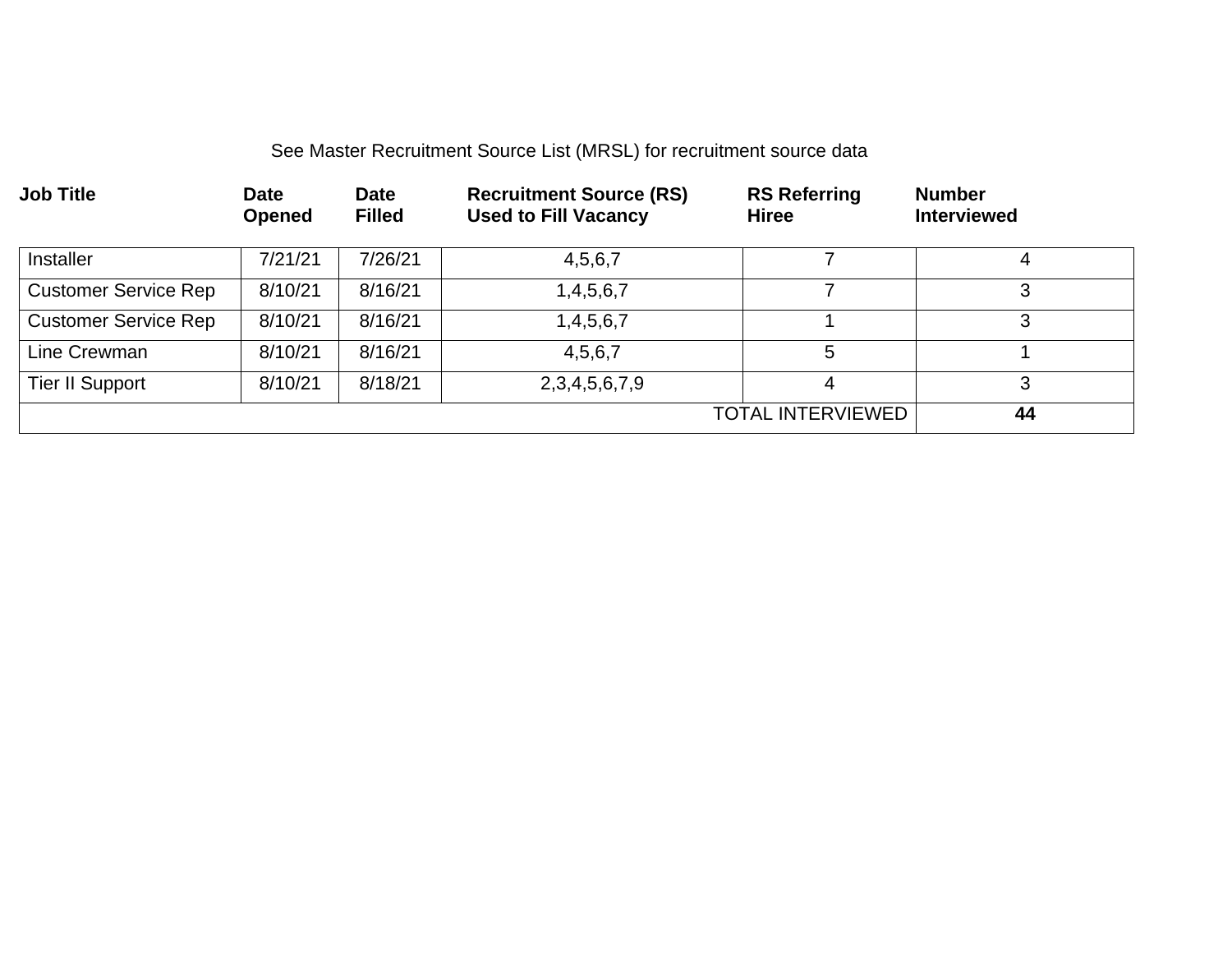#### **ADAMS CATV, INC CARBONDALE, PENNSYLVANIA EEO PUBLIC FILE REPORT 10/1/20 – 9/30/21**

# **SECTION 2 – MASTER RECRUITMENT SOURCE LIST (MRSL)**

# **RS Recruitment Source Contact Info Entitled to Total Interviewed (Name, Address, Telephone Number)**

|    | <b>Employee Referral</b>                               |              | <b>No</b>      |    |
|----|--------------------------------------------------------|--------------|----------------|----|
|    | <b>Scranton Chamber of Commerce</b>                    | 570-342-7711 | <b>No</b>      | 0  |
|    | 222 Mulberry St., Scranton, PA 18503                   |              |                |    |
|    | Indeed, Inc.                                           |              | N <sub>0</sub> | 0  |
|    | www.indeed.com                                         |              |                |    |
|    | 7501 N. Capital of Texas Hwy, Bldg B, Austin, TX 78731 |              |                |    |
| 4  | Adams Cable Channel 7                                  | 570-282-6121 | N <sub>0</sub> | 16 |
|    | Carbondale, PA 18407                                   |              |                |    |
| 5. | Walk-Ins                                               |              | No.            | ኅ  |
| 6. | Word of Mouth                                          |              | No.            | 3  |
|    | Adams Cable Website - www.adamscable.com               | No.          | 19             |    |
| 8  | <b>Current Adams Cable Employees</b>                   |              | <b>No</b>      |    |
| 9  | Johnson College                                        | 570-342-6404 | N <sub>0</sub> |    |
|    | 3427 N. Main Ave., Scranton, PA 18508                  |              |                |    |
|    | 34                                                     |              |                |    |
|    |                                                        |              |                |    |